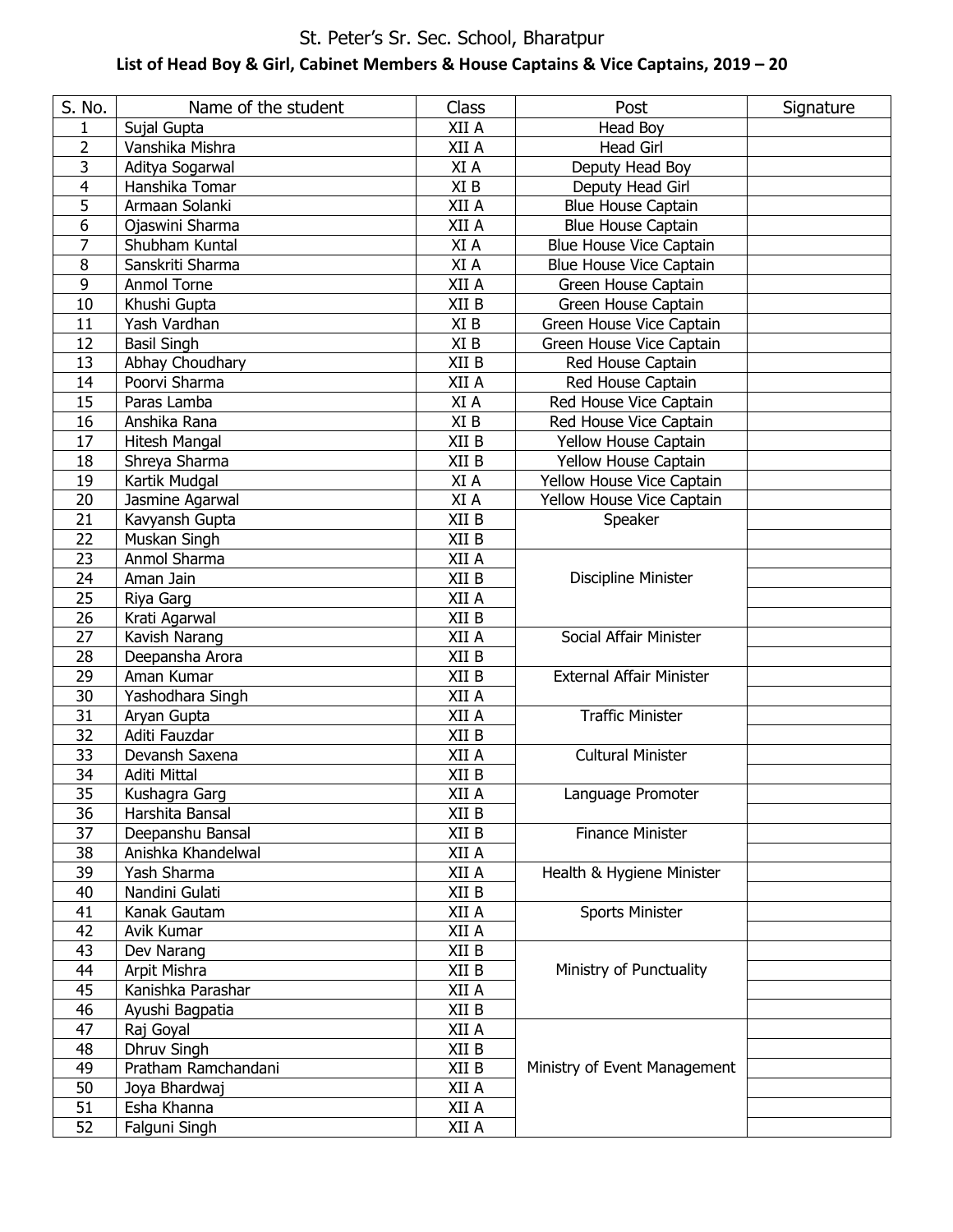# St. Peter's Sr. Sec. School, Bharatpur **LIST OF MPs FOR SESSION 2019-2020**

#### XII Science

| Boy  | <b>Pranjal Sharma</b> |
|------|-----------------------|
| Girl | Joya Bhardwaj         |
| Bov  | Rishi Kaushik         |
| Girl | Esha Khanna           |

#### XII Commerce

| Bov  | Varun Jain       |
|------|------------------|
| Girl | Harshita Bansal  |
| Bov  | Deepanshu Bansal |
| Girl | Khushi Gupta     |

#### XI Science

| Boy  | <b>Puneet Chaudhary</b> |
|------|-------------------------|
| Girl | Ashima Agrawal          |
| Boy  | Ekendu Faujdar          |
| Girl | Jasmine Agrawal         |

#### XI Commerce

| Boy  | Albin A James         |
|------|-----------------------|
| Girl | <b>Basil Singh</b>    |
| Boy  | <b>Akshat Singhal</b> |
| Girl | Akshita Saraswat      |

#### $\underline{\mathbf{X}}$   $\underline{\mathbf{A}}$

| Boy  | <b>Tanishq Gupta</b>  |
|------|-----------------------|
| Girl | Suchita Arya          |
| Boy  | Vishwas R. S. Chauhan |
| Girl | Asmi Singh            |

#### $\underline{\mathbf{X}}$  **B**

| Boy  | Lavesh Sharma   |
|------|-----------------|
| Girl | Vainshi Agarwal |
| Boy  | Rahul Bainsla   |
| Girl | Heena Kuntal    |

#### $X C$

| Boy  | <b>Shashank Singh</b> |
|------|-----------------------|
| Girl | Tanya Taneja          |
| Boy  | Sanyam Gupta          |
| Girl | Shreya Sharma         |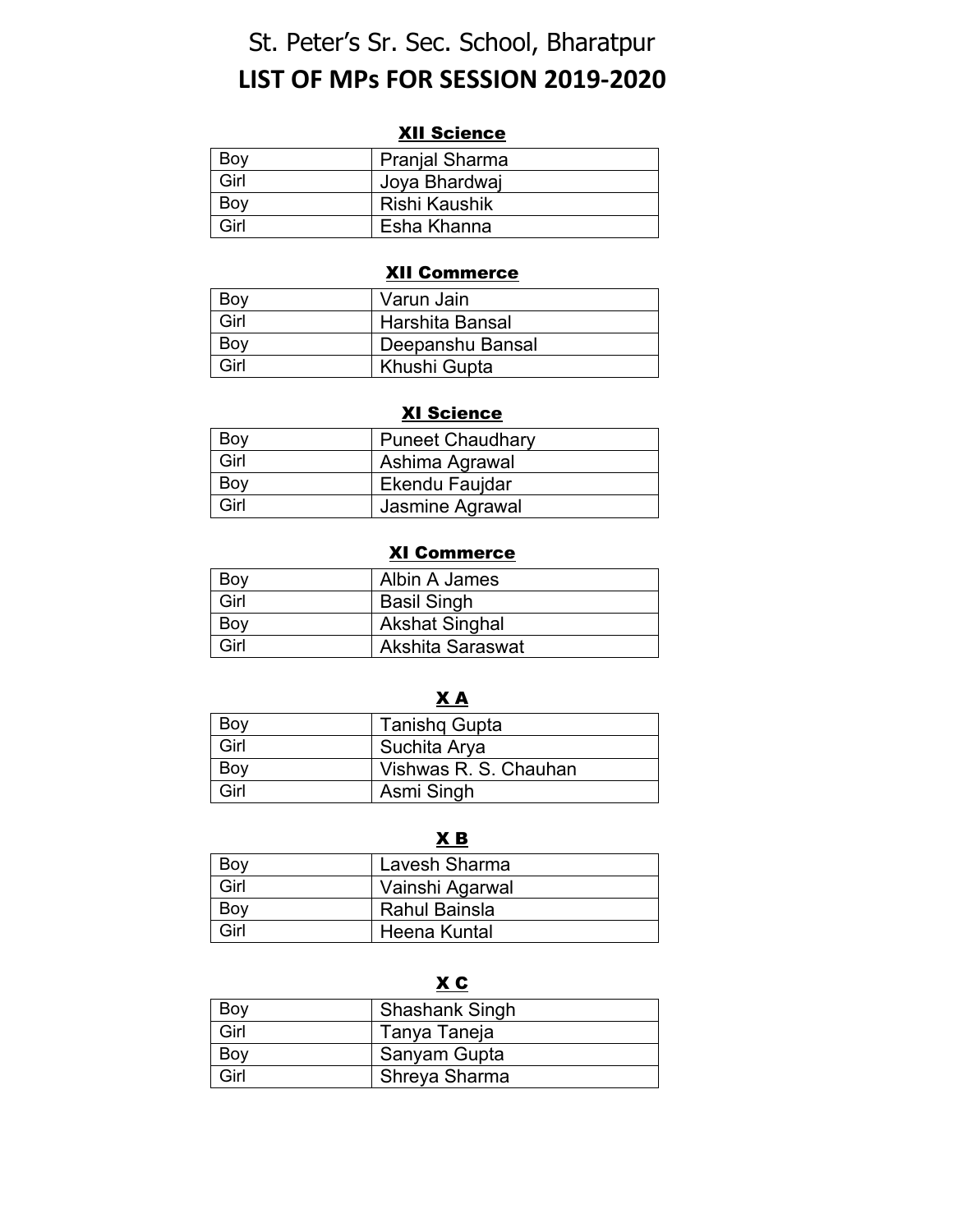#### X D

| Bov  | Ansh Mangha     |
|------|-----------------|
| Girl | Falguni Sharma  |
| Bov  | Ronak Singh     |
| Girl | Riddhima Mittal |

## IX A

| Boy  | Mukul Mangal     |
|------|------------------|
| Girl | Ragini Chahar    |
| Boy  | Shreyansh Sharma |
| Girl | Prerna Fauzdar   |

#### IX B

| Boy  | Arjun Singh            |
|------|------------------------|
| Girl | Neetigya Cheema        |
| Boy  | Aditya Sharma          |
| Girl | <b>Plaksha Trivedi</b> |

#### IX C

| Boy  | <b>Prateek Goyal</b> |
|------|----------------------|
| Girl | Jhankar Bansal       |
| Boy  | Lakshay Jain         |
| Girl | Manasvi Singh        |

#### IX D

| Boy  | <b>Hardik Mehra</b>   |
|------|-----------------------|
| Girl | Tanissha Singh        |
| Boy  | <b>Uday Chaudhary</b> |
| Girl | Palak Goyal           |

## VIII A

| Boy  | Vipul Kusumakar |
|------|-----------------|
| Girl | Akriti Agarwal  |
| Boy  | Akshat Jain     |
| Girl | Rashi Chaudhary |

## VIII B

| Boy  | Anjney Lawaniya       |
|------|-----------------------|
| Girl | <b>Lucky Singh</b>    |
| Boy  | Anurag Singhal        |
| Girl | <b>Bhakti Agrawal</b> |

## VIII C

| Boy  | Vaibhav Goyal          |
|------|------------------------|
| Girl | Anshika Gupta          |
| Boy  | <b>Hardik Parashar</b> |
| Girl | <b>Palak Mittal</b>    |

## VIII D

| Boy  | Laksh Gupta     |
|------|-----------------|
| Girl | Shivani Singh   |
| Boy  | Aryan Garg      |
| Girl | Vanshika Pathak |